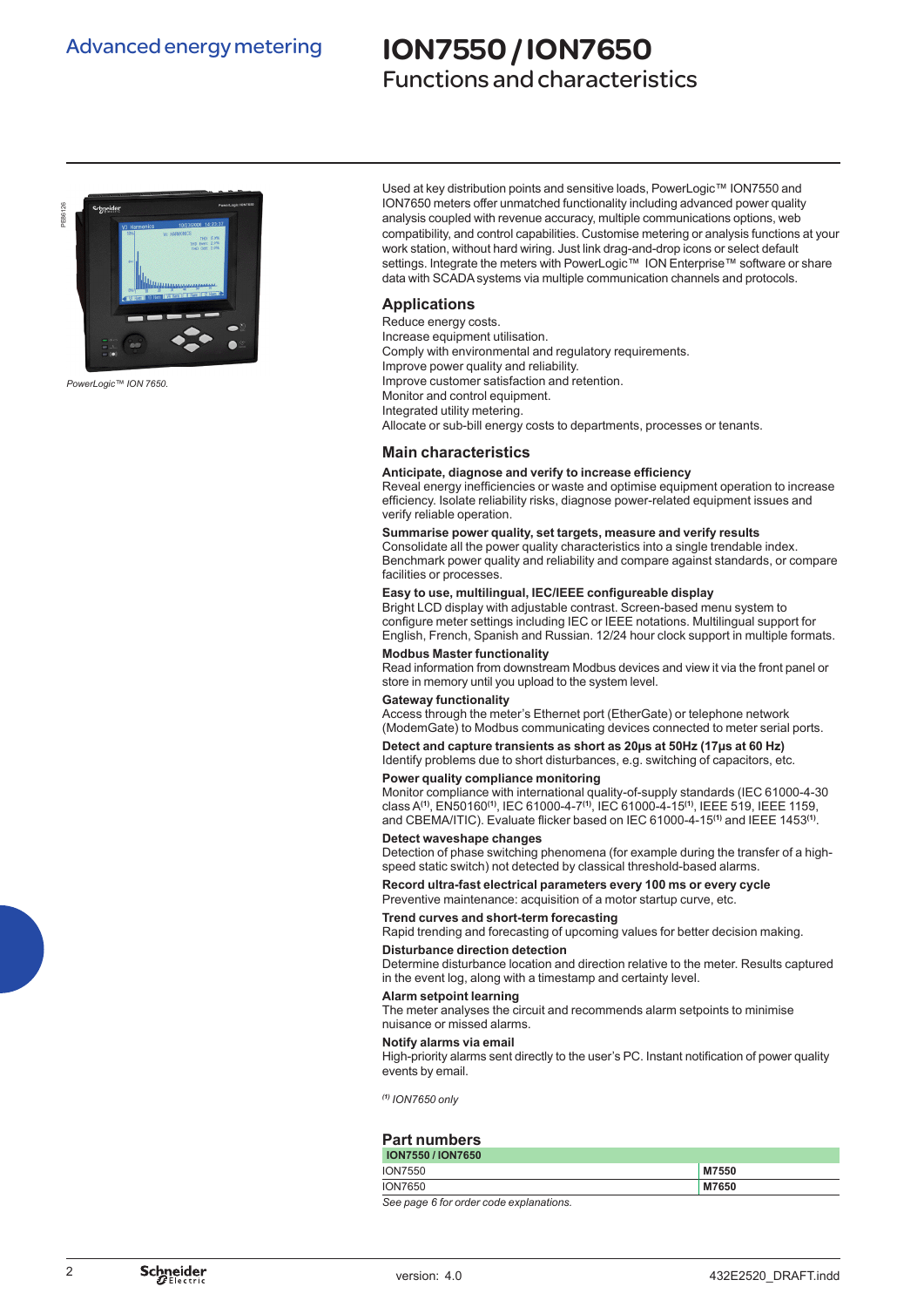## ION7550 / ION7650

Functions and characteristics (cont.)



- *1 Current/voltage inputs.*
- *2 I/O expansion card.*
- *3 Digital inputs.*
- *4 Analog inputs.*
- *5 Analog outputs. 6 Communications card.*
- *7 Power supply.*
- *8 Form C digital outputs.*
- *9 Digital inputs.*
- *10 Form A digital outputs.*



*Disturbance waveform capture and power quality report* 

| <b>Selection guide</b>                                                                       |                         | <b>ION7550  ION7650</b> |                    |
|----------------------------------------------------------------------------------------------|-------------------------|-------------------------|--------------------|
| General                                                                                      |                         |                         |                    |
| Use on LV and HV systems                                                                     |                         |                         |                    |
| Current accuracy (1A to 5A)                                                                  |                         | $0.1%$ reading          | 0.1 % reading      |
| Voltage accuracy (57V to 288V)                                                               |                         | 0.1 % reading           | 0.1 % reading      |
| Energy accuracy                                                                              |                         | 0.2%                    | 0.2%               |
| Nbr of samples/cycle or sample frequency                                                     |                         | 256                     | 1024               |
| Instantaneous rms values                                                                     |                         |                         |                    |
| Current, voltage, frequency                                                                  |                         | п                       | п                  |
| Active, reactive, apparent power                                                             | Total and per phase     | п                       | п                  |
| Power factor                                                                                 | Total and per phase     | п                       | ٠                  |
| Current measurement range (autoranging)                                                      |                         | $0.01 - 20A$            | $0.01 - 20A$       |
| <b>Energy values</b>                                                                         |                         |                         |                    |
| Active, reactive, apparent energy                                                            | п                       | п                       |                    |
| Settable accumulation modes                                                                  |                         | П                       | п                  |
| <b>Demand values</b>                                                                         |                         |                         |                    |
| Current                                                                                      | Present and max. values | п                       | п                  |
| Active, reactive, apparent power                                                             | Present and max. values | ■                       |                    |
| Predicted active, reactive, apparent power                                                   |                         | п                       | ٠                  |
| Synchronisation of the measurement window                                                    |                         | ■                       | п                  |
| Setting of calculation mode                                                                  | Block, sliding          | п                       | п                  |
| <b>Power quality measurements</b>                                                            |                         |                         |                    |
| Harmonic distortion                                                                          | Current and voltage     | п                       | ٠                  |
| Individual harmonics                                                                         | Via front panel         | 63                      | 63                 |
|                                                                                              | Via ION Enterprise      | 127                     | 511                |
| Waveform capture                                                                             |                         | ■                       | п                  |
| Detection of voltage swells and sags                                                         |                         | ■                       | п                  |
| Detection and capture of transients                                                          |                         | $\overline{a}$          | $20 \,\mu s^{(1)}$ |
| Flicker                                                                                      |                         | L.                      | п                  |
| Fast acquisition of 100 ms or 20 ms data                                                     | ■                       | п                       |                    |
| EN50160 compliance checking                                                                  |                         | ÷.                      | ٠                  |
| Programmable (logic and math functions)                                                      |                         | ■                       | ■                  |
| Data recording                                                                               |                         |                         |                    |
| Min/max of instantaneous values                                                              |                         | п                       | п                  |
| Data logs                                                                                    | п                       | п                       |                    |
| Event logs                                                                                   |                         | п                       | п                  |
| Trending/forecasting                                                                         |                         | ■<br>п                  | ■<br>п             |
| SER (Sequence of event recording)                                                            |                         | п                       | п                  |
|                                                                                              |                         | ■                       | ■                  |
| Time stamping<br>GPS synchronisation (1 ms)                                                  |                         |                         |                    |
| Memory (in Mbytes)                                                                           |                         | 10                      | 10                 |
| Display and I/O                                                                              |                         | ■                       | п                  |
| Front panel display                                                                          |                         |                         |                    |
| Wiring self-test                                                                             |                         |                         |                    |
| Pulse output                                                                                 |                         | $\mathbf{1}$            | $\mathbf{1}$       |
| Digital or analogue inputs(max)<br>Digital or analogue outputs (max, including pulse output) |                         | 20<br>12                | 20<br>12           |
|                                                                                              |                         |                         |                    |
| <b>Communication</b>                                                                         |                         |                         |                    |
| RS 485 port                                                                                  |                         | 1                       | 1                  |
| RS 485 / RS 232 port                                                                         |                         | 1                       | $\mathbf{1}$<br>1  |
| Optical port<br>Modbus protocol                                                              | 1<br>п                  | ٠                       |                    |
| Ethernet port (Modbus/TCP/IP protocol)                                                       |                         | 1                       | 1                  |
| Ethernet gateway (EtherGate)                                                                 | 1                       | $\mathbf{1}$            |                    |
| Alarms (optional automatic alarm setting                                                     | п                       | ٠                       |                    |
| Alarm notification via email (Meterm@il)                                                     |                         | $\blacksquare$          | п                  |
| HTML web page server (WebMeter)                                                              |                         | $\blacksquare$          | п                  |
| Internal modem                                                                               |                         | 1                       | 1                  |
| Modem gateway (ModemGate)                                                                    |                         | $\blacksquare$          | п                  |
| DNP 3.0 through serial, modem, and I/R ports                                                 |                         | ш                       | ш                  |
|                                                                                              |                         |                         |                    |

*(1) For 50 Hz line frequency; 17µs for 60 Hz line frequency.*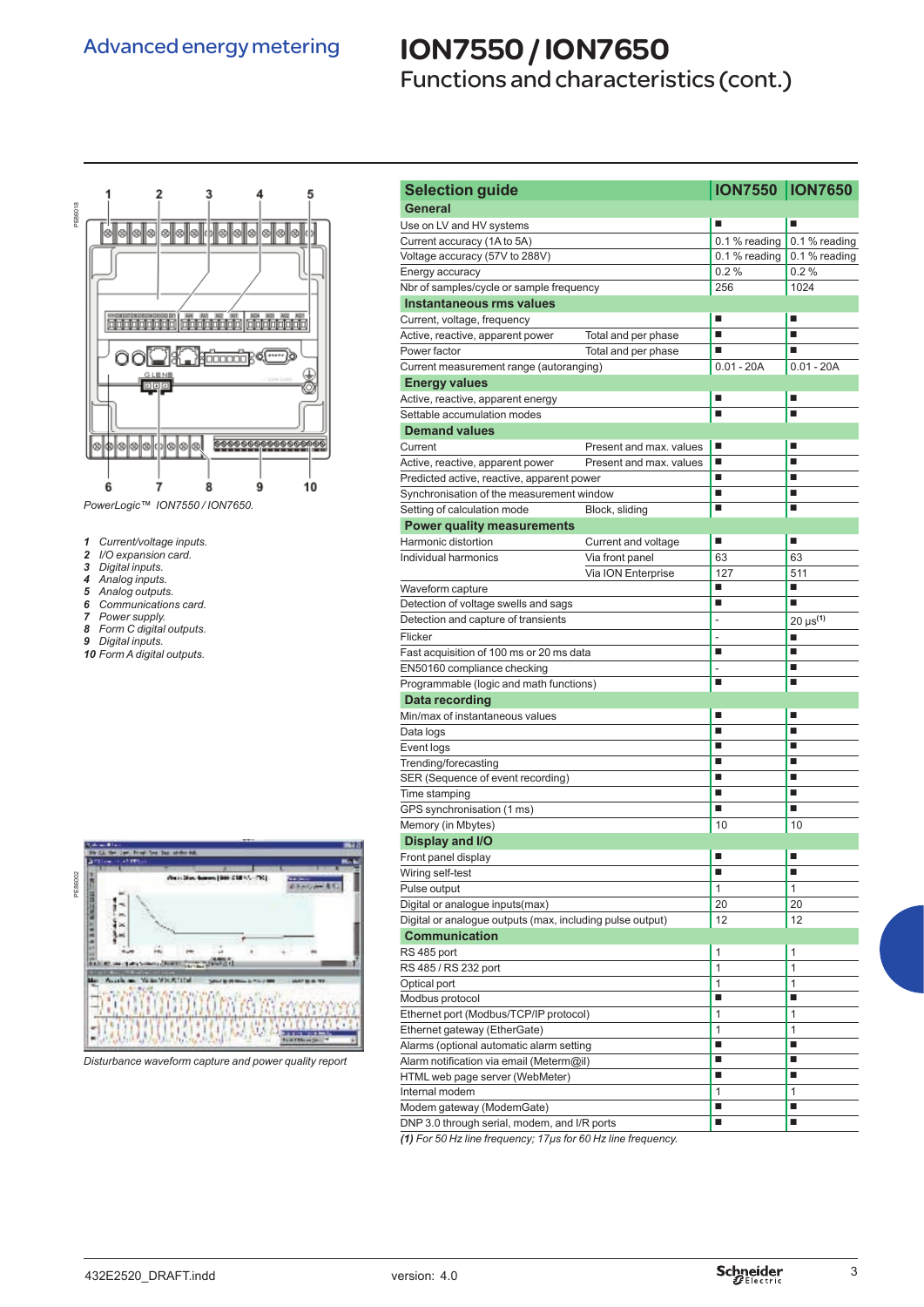## ION7550 / ION7650

Functions and characteristics (cont.)



*PowerLogic ION7650*

| <b>Electrical characteristics</b>    |                                   |                                                                                                        |  |  |
|--------------------------------------|-----------------------------------|--------------------------------------------------------------------------------------------------------|--|--|
| Type of measurement                  |                                   | True rms to 1024 samples per cycle (ION7650)                                                           |  |  |
| Measurement                          | Current and voltage               | $\pm 0.01\%$ of reading + $\pm 0.025\%$ of full scale                                                  |  |  |
| accuracy                             | Power                             | $\pm 0.075\%$ of reading + $\pm 0.025\%$ of full scale                                                 |  |  |
|                                      | Frequency                         | $±0.005$ Hz                                                                                            |  |  |
|                                      | Power factor                      | ±0.002 from 0.5 leading to 0.5 lagging                                                                 |  |  |
|                                      | Energy:                           | IEC62053-22 0,2S, 1A and 5A                                                                            |  |  |
| Data update rate                     |                                   | 1/2 cycle or 1 second                                                                                  |  |  |
| Input-voltage                        | Measured voltage                  | Autoranging 57V through 347V LN / 600V LL                                                              |  |  |
| characteristics                      | Measurement range                 | 85 to 240VAC and 110 to 330VDC                                                                         |  |  |
|                                      | Impedance                         | 5 M $\Omega$ /phase (phase - Vref)                                                                     |  |  |
|                                      | Frequency measurement<br>range    | 47 to 63Hz                                                                                             |  |  |
| Input-current                        | Rated nominal current             | 1A, 2A, 5A, 10A                                                                                        |  |  |
| characteristics                      | Measurement range                 | 0.005 - 20 A autoranging (standard range)<br>0.001 - 10 A autoranging (optional range)                 |  |  |
|                                      | Permissible overload              | 500 A rms for 1 s, non-recurring (at 5A)<br>200 A rms for 1s, non-recurring (at 1A)                    |  |  |
|                                      | Impedance                         | $0.002 \Omega$ per phase (5A)<br>$0.015 \Omega$ per phase (1A)                                         |  |  |
|                                      | <b>Burden</b>                     | 0.05 VA per phase (at 5 A)<br>0.015 VA per phase (at 1 A)                                              |  |  |
| Power supply                         | АC                                | 85-240 VAC ±10% (47-63 Hz)                                                                             |  |  |
|                                      | DC                                | 110-300 V DC ±10%                                                                                      |  |  |
|                                      | DC low voltage (optional)         | 20-60 V DC ±10%                                                                                        |  |  |
|                                      | Ride-through time                 | 100 ms (6 cycles at 60 Hz) min.                                                                        |  |  |
|                                      | <b>Burden</b>                     | Standard: typical 15 VA, max 35 VA<br>Low voltage DC: typical 12 VA, max 18 VA                         |  |  |
| Input/outputs <sup>(1)</sup>         | Standard                          | 8 digital inputs (120 V DC)<br>3 relay outputs (250 V AC / 30 V DC)<br>4 digital outputs (solid state) |  |  |
|                                      | Optional                          | 8 additional digital inputs<br>4 analog outputs, and/or 4 analog inputs                                |  |  |
|                                      | <b>Mechanical characteristics</b> |                                                                                                        |  |  |
| Weight                               |                                   | 1.9 <sub>kg</sub>                                                                                      |  |  |
| IP degree of protection (IEC 60529)  |                                   | Integrated display, front: IP 50; back: IP 30<br>Transducer unit (no display): IP 30                   |  |  |
| <b>Dimensions</b>                    | Standard model                    | 192 x 192 x 159 mm                                                                                     |  |  |
|                                      | <b>TRAN</b> model                 | 235.5 x 216.3 x 133.1 mm                                                                               |  |  |
| <b>Environmental conditions</b>      |                                   |                                                                                                        |  |  |
| Operating                            | Standard power supply             | $-20$ to $+70^{\circ}$ C                                                                               |  |  |
| temperature                          | Low voltage DC supply             | -20 to $+50^{\circ}$ C                                                                                 |  |  |
|                                      | Display operating range           | $-20$ to $+70^{\circ}$ C                                                                               |  |  |
| Storage<br>temperature               | Display, TRAN                     | $-40$ to $+85^{\circ}$ C                                                                               |  |  |
| Humidity rating                      |                                   | 5 to 95% non-condensing                                                                                |  |  |
| Installation category                |                                   | III (2000m above sea level)                                                                            |  |  |
| Dielectric withstand                 |                                   | As per EN 61010-1, IEC 62051-22A(2)                                                                    |  |  |
| <b>Electromagnetic compatibility</b> |                                   |                                                                                                        |  |  |
| Electrostatic discharge              |                                   | IEC 61000-4-2                                                                                          |  |  |
| Immunity to radiated fields          |                                   | IEC 61000-4-3                                                                                          |  |  |
| Immunity to fast transients          |                                   | IEC 61000-4-4                                                                                          |  |  |
| Immunity to surges                   |                                   | IEC 61000-4-5                                                                                          |  |  |
|                                      | Conducted and radiated emissions  | CISPR <sub>22</sub>                                                                                    |  |  |
| <b>Safety</b>                        |                                   |                                                                                                        |  |  |
| Europe                               |                                   | IEC 61010-1                                                                                            |  |  |
|                                      |                                   | (1) Consult the ION7550/ION7650 installation quide for complete specifications.                        |  |  |

*(1) Consult the ION7550 / ION7650 installation guide for complete specifications.* **(2)** *IEC 62051-22B with serial ports only.*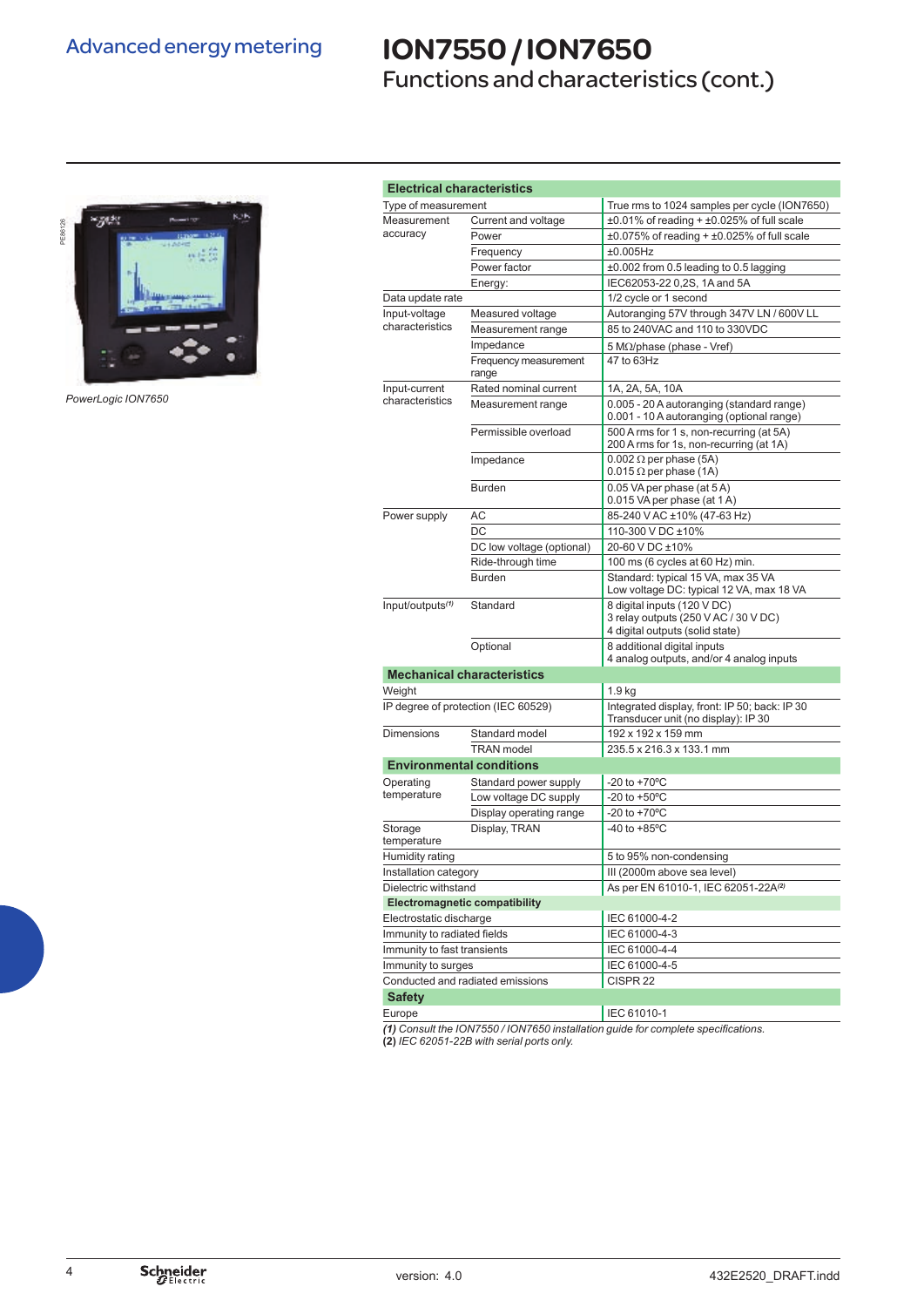### Advanced energy metering

## ION7550 / ION7650

Functions and characteristics (cont.)



*Example WebMeter page showing realtime values.*

|                                                                                                                                            | <b>Communication</b>                                        |                                                                                                                                                                                                                                                                                                                                         |
|--------------------------------------------------------------------------------------------------------------------------------------------|-------------------------------------------------------------|-----------------------------------------------------------------------------------------------------------------------------------------------------------------------------------------------------------------------------------------------------------------------------------------------------------------------------------------|
| <b>LENDT PATRICK WAS</b><br>and the Chine Shares school<br><b>COMPANY CAM</b><br>ALCOHOL: NATIONAL CONTRACT                                | RS 232/485 port (1)                                         | Up to 115,200 bauds (57,600 bauds for RS 485), ION,<br>DNP 3.0, Modbus, GPS, EtherGate, ModemGate,<br><b>Modbus Master</b>                                                                                                                                                                                                              |
| <b>PowerLight</b><br>449.75<br>---<br><b>MERGIN ALM</b>                                                                                    | RS 485 port (1)                                             | Up to 57,600 bauds, ION, DNP 3.0, Modbus, GPS,<br>EtherGate, ModemGate, Modbus Master                                                                                                                                                                                                                                                   |
| <b>PENDING</b><br>1222<br>mati m<br><b>Hubrist Sal</b><br>new Part 2<br>www.htm<br>1721                                                    | Infrared port <sup>(1)</sup><br>Ethernet port               | ANSI type 2, up to 19,200 bauds, ION, Modbus, DNP 3.0<br>10Base-T/100Base-TX, RJ45 connector, 100 m link                                                                                                                                                                                                                                |
| Harvard TT<br>163.9<br><b>U.240</b><br><b>Carlotte</b><br><b>Baker and Fire</b><br>4.3 <sub>h</sub><br><b>PUTP AT</b><br><b>MARTINE</b> TH | Fibre-optic Ethernet link                                   | 100 Base FX, LC duplex connector, 1300 nm, FO<br>multimode with gradient index 62.5/125 µm or 50/125 µm,<br>2000 m link                                                                                                                                                                                                                 |
| <b>Contract Service</b><br><b>Car The And St o</b><br>16 Finite Pink<br>$  -$<br>value st 14<br>181                                        | Protocol                                                    | ION, Modbus, TCP/IP, DNP 3.0, Telnet                                                                                                                                                                                                                                                                                                    |
| <b>STEWART STE</b>                                                                                                                         | <b>EtherGate</b>                                            | Communicates directly with up to 62 slave devices via<br>available serial ports                                                                                                                                                                                                                                                         |
| $\frac{1}{2}$<br>κм                                                                                                                        | ModemGate                                                   | Communicates directly with up to 31 slave devices                                                                                                                                                                                                                                                                                       |
|                                                                                                                                            | WebMeter                                                    | 5 customisable pages, new page creation capabilities,<br>HTML/XML compatible                                                                                                                                                                                                                                                            |
| Example WebMeter page showing realtime values.                                                                                             | <b>Firmware characteristics</b>                             |                                                                                                                                                                                                                                                                                                                                         |
|                                                                                                                                            | High-speed data recording                                   | Down to 5ms interval burst recording, stores detailed<br>characteristics of disturbances or outages. Trigger<br>recording by a user-defined setpoint, or from external<br>equipment.                                                                                                                                                    |
|                                                                                                                                            | Harmonic distortion                                         | Up to 63 <sup>rd</sup> harmonic (511 <sup>th</sup> for ION7650 via ION Enterprise<br>software) for all voltage and current inputs                                                                                                                                                                                                       |
|                                                                                                                                            | Sag/swell detection                                         | Analyse severity/potential impact of sags and swells:<br>- magnitude and duration data suitable for plotting on<br>voltage tolerance curves<br>- per phase triggers for waveform recording, control                                                                                                                                     |
|                                                                                                                                            | Disturbance direction detection                             | Determine the location of a disturbance more quickly and<br>accurately by determining the direction of the disturbance<br>relative to the meter. Analysis results are captured in the<br>event log, along with a timestamp and confidence level<br>indicating level of certainty.                                                       |
|                                                                                                                                            | Instantaneous                                               | High accuracy (1s) or high-speed (1/2 cycle)<br>measurements, including true rms per phase / total for:<br>- voltage and current<br>- active power (kW) and reactive power (kvar)<br>- apparent power (kVA)<br>- power factor and frequency<br>- voltage and current unbalance<br>- phase reversal                                      |
|                                                                                                                                            | Load profiling                                              | Channel assignments (800 channels via 50 data<br>recorders) configurable for any measurable parameter,<br>including historical trend recording of energy, demand,<br>voltage, current, power quality, or any measured<br>parameter. Trigger recorders based on time interval,<br>calendar schedule, alarm/event condition, or manually. |
|                                                                                                                                            | <b>Trend curves</b>                                         | Access historical data at the front panel. Display, trend<br>and continuously update historical data with date and<br>timestamps for up to four parameters simultaneously.                                                                                                                                                              |
|                                                                                                                                            | Waveform captures                                           | Simultaneous capture of all voltage and current channels<br>- sub-cycle disturbance capture<br>- maximum cycles is 214,000 (16 samples/cycle x 96<br>cycles, 10Mbytes memory)<br>- 256 samples/cycle (ION7550)<br>- 512 samples/cycle standard, 1024 samples/cycle<br>optional (ION7650)                                                |
| -9                                                                                                                                         | Alarms                                                      | Threshold alarms:<br>- adjustable pickup and dropout setpoints and time<br>delays, numerous activation levels possible for a given<br>type of alarm<br>- user-defined priority levels<br>- boolean combination of alarms is possible using the<br>operators NAND, OR, NOR and XOR                                                       |
|                                                                                                                                            | Advanced security                                           | Up to 16 users with unique access rights. Perform resets,<br>time syncs, or meter configurations on user privileges                                                                                                                                                                                                                     |
| ÷                                                                                                                                          | <b>Transformer correction</b>                               | Correct for phase / magnitude inaccuracies in current<br>transformers (CTs), potential transformers (PTs)                                                                                                                                                                                                                               |
|                                                                                                                                            | Memory                                                      | 5 to 10 Mbytes (specified at time of order)                                                                                                                                                                                                                                                                                             |
|                                                                                                                                            | Firmware update                                             | Update via the communication ports                                                                                                                                                                                                                                                                                                      |
|                                                                                                                                            | <b>Display characteristics</b>                              |                                                                                                                                                                                                                                                                                                                                         |
| U.S. 2000-2019                                                                                                                             | Integrated display                                          | Back lit LCD, configurable screens                                                                                                                                                                                                                                                                                                      |
|                                                                                                                                            | Languages<br><b>Notations</b>                               | English, French, Spanish, Russian<br>IEC, IEEE                                                                                                                                                                                                                                                                                          |
| Example showing instantaneous values and alarm.                                                                                            | (1) All the communication ports may be used simultaneously. |                                                                                                                                                                                                                                                                                                                                         |
| 432E2520 DRAFT.indd                                                                                                                        | version: 4.0                                                | <b>Schneider</b>                                                                                                                                                                                                                                                                                                                        |



PE86005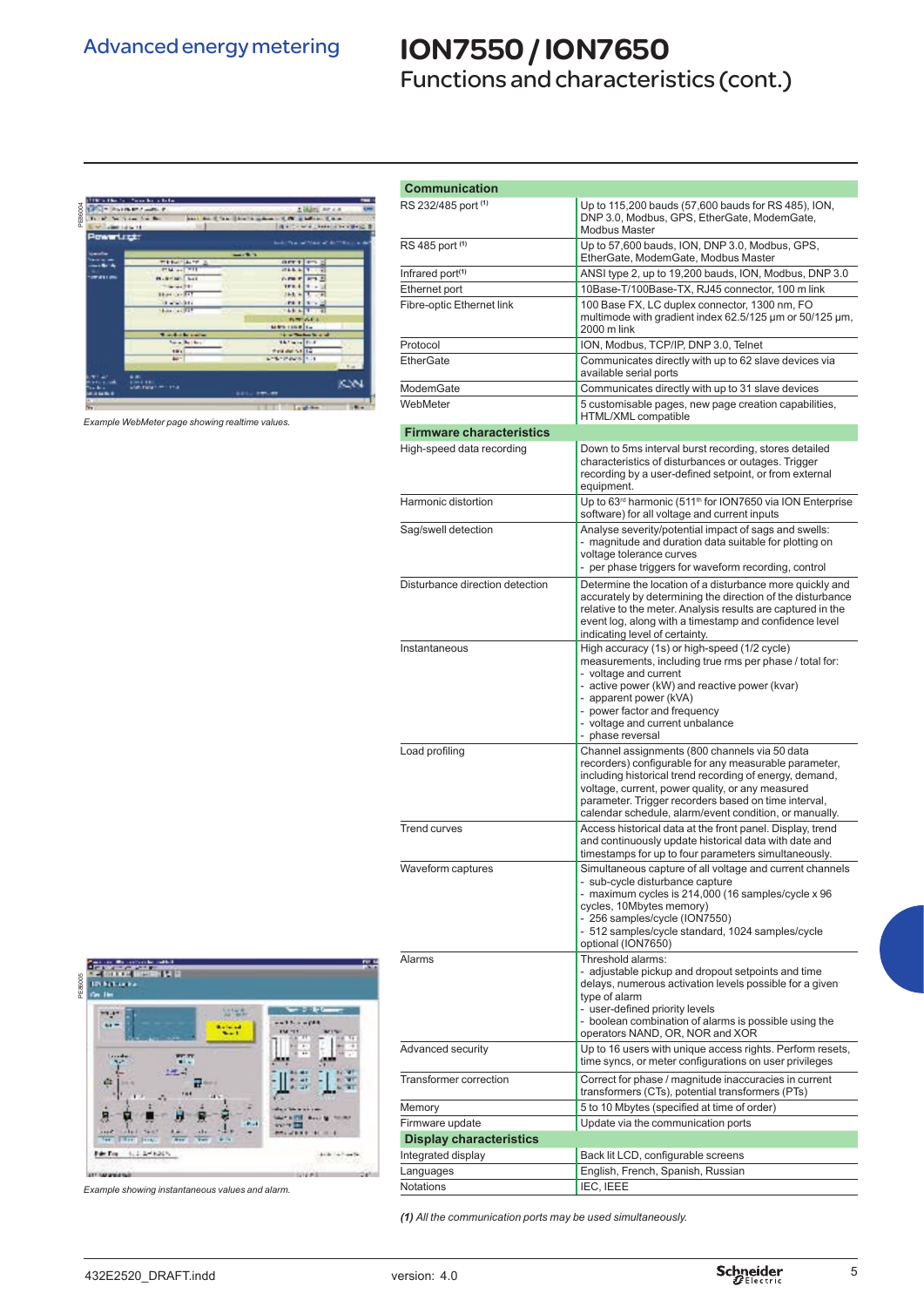### Advanced energy metering

PE86020

*1 Model. Form factor. Current Inputs. Voltage Inputs. Power supply.*

*8 Inputs/outputs.*  $Security.$ *10 Special order.*

### ION7550 / ION7650

Functions and characteristics (cont.)